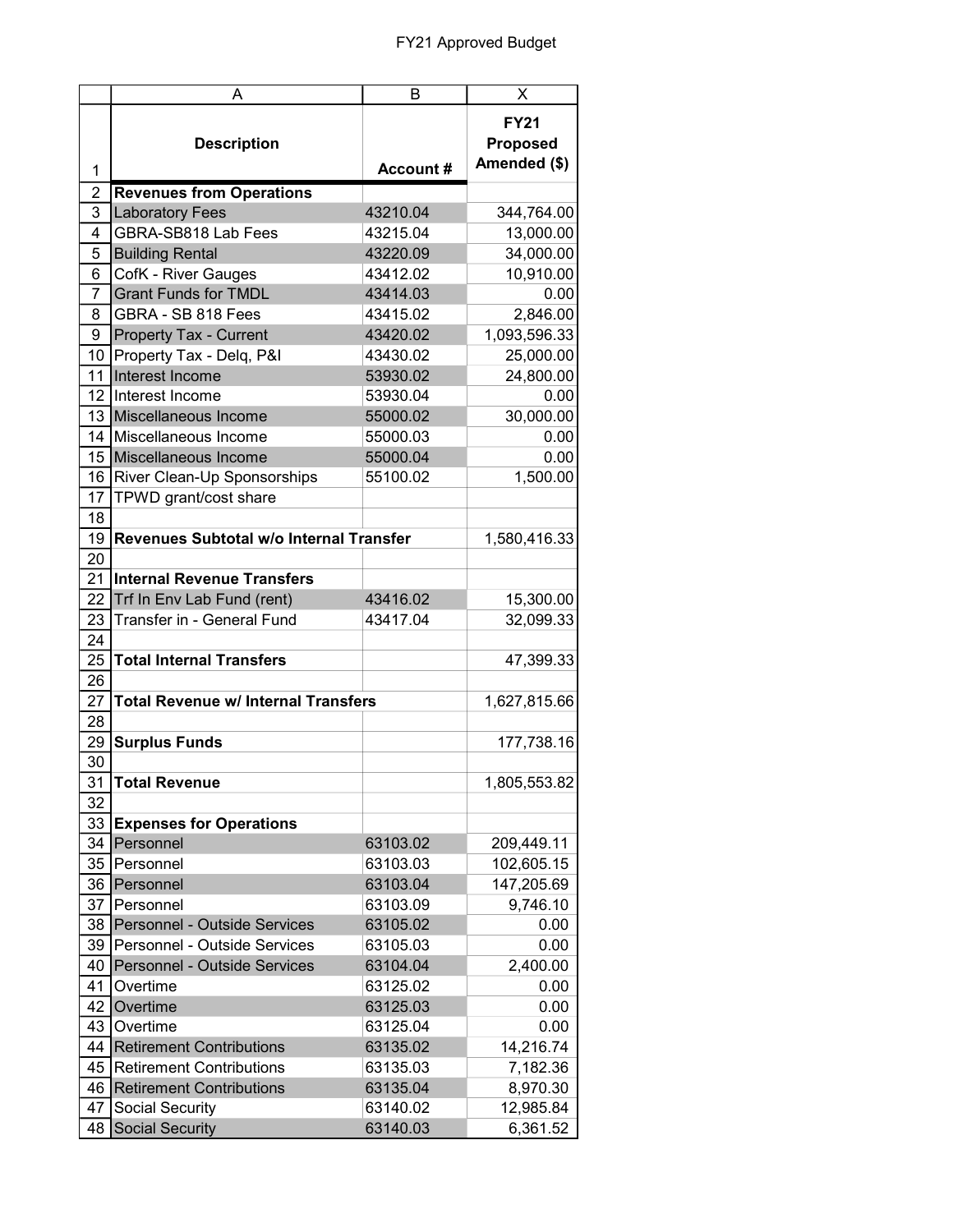|      | A                                         | Β               | х               |
|------|-------------------------------------------|-----------------|-----------------|
|      |                                           |                 | <b>FY21</b>     |
|      | <b>Description</b>                        |                 | <b>Proposed</b> |
|      |                                           | <b>Account#</b> | Amended (\$)    |
| 1    |                                           |                 |                 |
| 49   | Social Security                           | 63140.04        | 9,126.75        |
| 50   | <b>Social Security</b>                    | 63140.09        | 604.26          |
| 51   | Medicare                                  | 63142.02        | 3,037.01        |
| 52   | Medicare                                  | 63142.03        | 1,487.77        |
| 53   | Medicare                                  | 63142.04        | 2,134.48        |
|      | 54 Medicare                               | 63142.09        | 141.32          |
| 55   | Employee Insurance                        | 63150.02        | 21,525.58       |
| 56   | Employee Insurance                        | 63150.03        | 20,669.40       |
| 57   | Employee Insurance                        | 63150.04        | 30,784.61       |
| 58   | <b>Worker's Compensation</b>              | 63155.02        | 626.00          |
| 59   | <b>Worker's Compensation</b>              | 63155.03        | 626.00          |
| 60   | <b>Worker's Compensation</b>              | 63155.04        | 1,252.00        |
| 61   | <b>Worker's Compensation</b>              | 63155.09        | 626.00          |
| 62   | Unemployment Insurance                    | 63160.02        | 607.00          |
| 63   | Unemployment Insurance                    | 63160.03        | 540.00          |
| 64   | Unemployment Insurance                    | 63160.04        | 1,012.50        |
| 65   | Unemployment Insurance                    | 63160.09        | 300.00          |
| 66   | <b>Employment Search</b>                  | 63165.02        | 0.00            |
| 67   | <b>Employment Search</b>                  | 63165.03        | 0.00            |
| 68   | <b>Employment Search</b>                  | 63165.04        | 0.00            |
| 69   | <b>Employment Search</b>                  | 63165.09        | 0.00            |
| 70   | Education/Training                        | 63170.02        | 1,500.00        |
| 71   | Education/Training                        | 63170.03        | 250.00          |
| 72   | Education/Training                        | 63170.04        | 1,000.00        |
| 73   | <b>Employee Relations</b>                 | 63180.02        | 250.00          |
| 74   | <b>Employee Relations</b>                 | 63180.03        | 250.00          |
| 75   | <b>Employee Relations</b>                 | 63180.04        | 250.00          |
|      | 76 Employee Relations                     | 63180.09        | 100.00          |
| 77   | <b>Office Supplies</b>                    | 63210.02        | 2,500.00        |
|      | 78 Office Supplies                        | 63210.03        | 750.00          |
| 79   | <b>Office Supplies</b>                    | 63210.04        | 1,500.00        |
| 80 l | <b>Bank &amp; Credit Card Svc Charges</b> | 63212.02        | 0.00            |
| 81   | Bank & Credit Card Svc Charges            | 63212.04        | 0.00            |
| 82   | <b>Janitorial Supplies</b>                | 63213.09        | 2,000.00        |
| 83   | Postage & Shipping                        | 63216.02        | 750.00          |
|      | Postage & Shipping                        | 63216.03        |                 |
| 84   |                                           |                 | 750.00          |
| 85   | Postage & Shipping                        | 63216.04        | 3,500.00        |
| 86   | Uniform & Outer Clothing                  | 63219.02        | 200.00          |
| 87   | Uniform & Outer Clothing                  | 63219.03        | 200.00          |
| 88   | Uniform & Outer Clothing                  | 63219.04        | 300.00          |
| 89   | Chemicals, Colilert                       | 63249.04        | 46,000.00       |
| 90   | Chemicals, General                        | 63255.04        | 6,000.00        |
| 91   | Lab Supplies                              | 63258.04        | 20,000.00       |
| 92   | <b>Field Supplies</b>                     | 63261.03        | 150.00          |
| 93   | Office Equipment Rprs & Maint             | 63305.02        | 0.00            |
| 94   | Office Equipment Rprs & Maint             | 63305.03        | 0.00            |
| 95   | Office Equipment Rprs & Maint             | 63305.04        | 0.00            |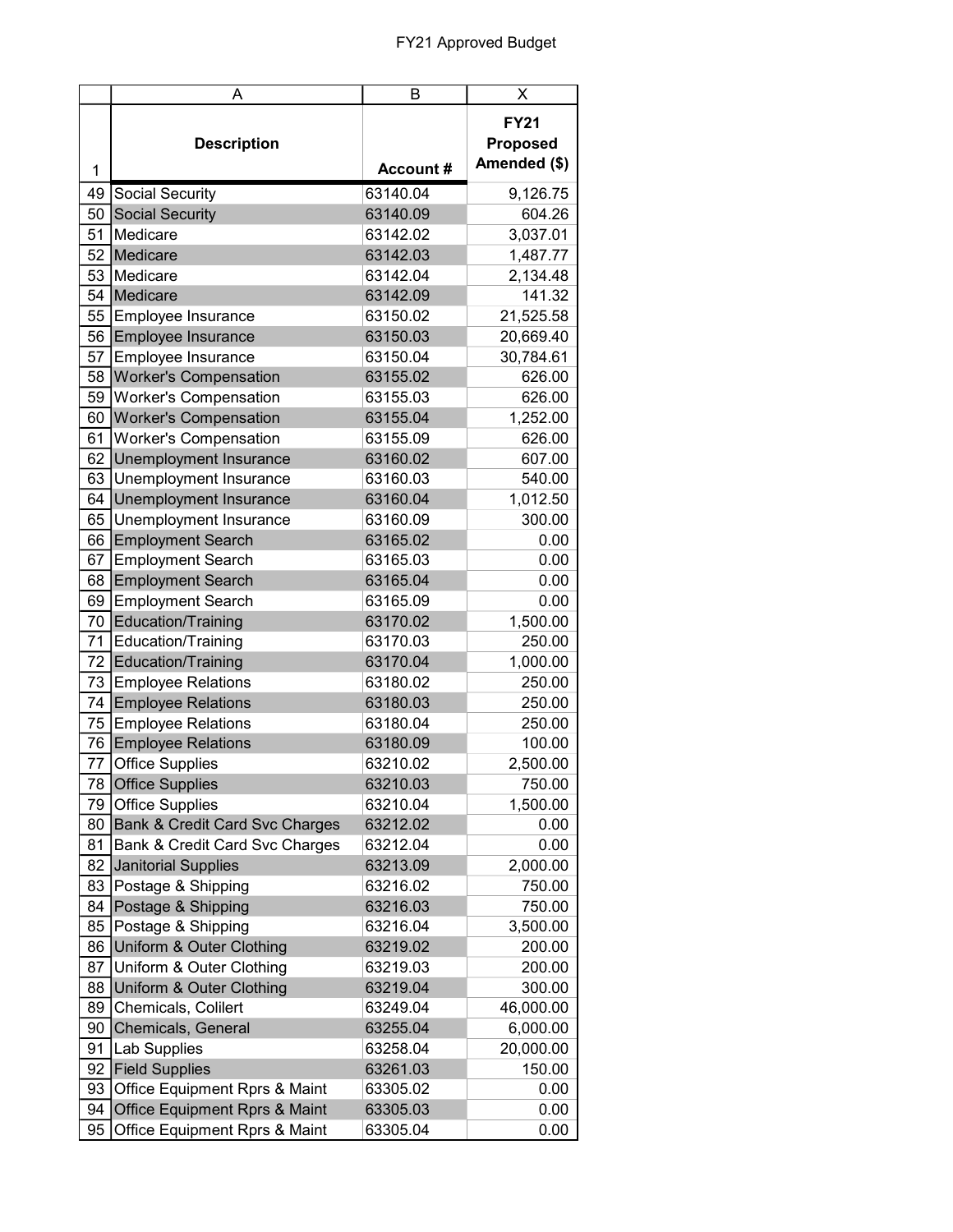|    | Α                                            | B         | X                                              |
|----|----------------------------------------------|-----------|------------------------------------------------|
| 1  | <b>Description</b>                           | Account # | <b>FY21</b><br><b>Proposed</b><br>Amended (\$) |
| 96 | Lab Equipment Rprs & Maint                   | 63315.04  | 6,000.00                                       |
| 97 | Field Equipment Rprs & Maint                 | 63317.03  | 1,500.00                                       |
|    | 98 Vehicle Rprs & Maint                      | 63335.03  | 600.00                                         |
|    | 99 Buildings Rep & Maint                     | 63372.09  | 10,000.00                                      |
|    | 100 Building Lease Commission                | 63373.09  | 0.00                                           |
|    | 101 Professional Svcs, Legal                 | 63410.02  | 22,000.00                                      |
|    | 102 Prof. Svcs - Audit/Accounting            | 63419.02  | 23,000.00                                      |
|    | 103 TMDL                                     | 63430.03  | 0.00                                           |
|    | 104 Water Monitoring                         | 63431.03  | 21,600.00                                      |
|    | 105 Professional Services - SB 818           | 63432.03  | 15,846.00                                      |
|    | 106 Professional Svcs, Laboratory            | 63432.04  | 49,000.00                                      |
|    | 107 NELAP Certification Testing              | 63433.04  | 4,000.00                                       |
|    | 108 Prof Services SB 818 contra              | 63434.03  |                                                |
|    | 109 Professional Svcs, Computer              | 63435.02  | 1,250.00                                       |
|    | 110 Professional Svcs, Computer              | 63435.03  | 1,250.00                                       |
|    | 111 Professional Svcs, Computer              | 63435.04  | 1,750.00                                       |
|    | 112 Database Management                      | 63437.04  | 1,500.00                                       |
|    | 113 Tax Collection Fees                      | 63441.02  | 10,933.00                                      |
|    |                                              | 63444.02  | 14,358.00                                      |
|    | 114 Kerr Central Appraisal Dist.             |           |                                                |
|    | 115 Electricity<br>116 Water                 | 63450.09  | 12,000.00                                      |
|    |                                              | 63456.09  | 5,000.00                                       |
|    | $117$ Gas                                    | 63459.09  | 2,500.00                                       |
|    | 118 Telephone                                | 63465.02  | 1,500.00                                       |
|    | 119 Telephone                                | 63465.03  | 1,500.00                                       |
|    | 120 Telephone                                | 63465.04  | 2,900.00                                       |
|    | 121 Telephone                                | 63465.09  | 0.00                                           |
|    | 122 Grounds & Landscaping                    | 63466.09  | 53,000.00                                      |
|    | 123 Janitorial Service                       | 63467.09  | 1,000.00                                       |
|    | 124 Solid Waste                              | 63468.09  | 1,200.00                                       |
|    | 125 Radio & Cellular                         | 63471.02  | 2,280.00                                       |
|    | 126 Radio & Cellular<br>127 Radio & Cellular | 63471.03  | 1,200.00                                       |
|    |                                              | 63471.04  | 600.00                                         |
|    | 128 Watershed Programs                       | 63480.03  | 454,600.00                                     |
|    | 129 Water Research                           | 63482.03  | 0.00                                           |
|    | 130 River Clean-Up                           | 63485.03  | 45,564.00                                      |
|    | 131 HazMat Initiative                        | 63486.03  | 200.00                                         |
|    | 132 Conservation Easements                   | 63488.03  | 5,000.00                                       |
|    | 133 Water Development                        | 63490.03  | 0.00                                           |
|    | 134 Water Permit Fees                        | 63491.03  | 2,000.00                                       |
|    | 135 Prof Services TMDL contra                | 63429.03  |                                                |
|    | 136 GBRA Rainfall Gauge Maint                | 63494.03  | 5,000.00                                       |
|    | 137 USGS Riverflow Gauges                    | 63496.03  | 36,640.00                                      |
|    | 138 Memberships                              | 63510.02  | 2,000.00                                       |
|    | 139 Memberships                              | 63510.03  | 400.00                                         |
|    | 140 Memberships                              | 63510.04  | 150.00                                         |
|    | 141 Professional Licenses                    | 63515.02  | 100.00                                         |
|    | 142 Professional Licenses                    | 63515.04  | 2,030.00                                       |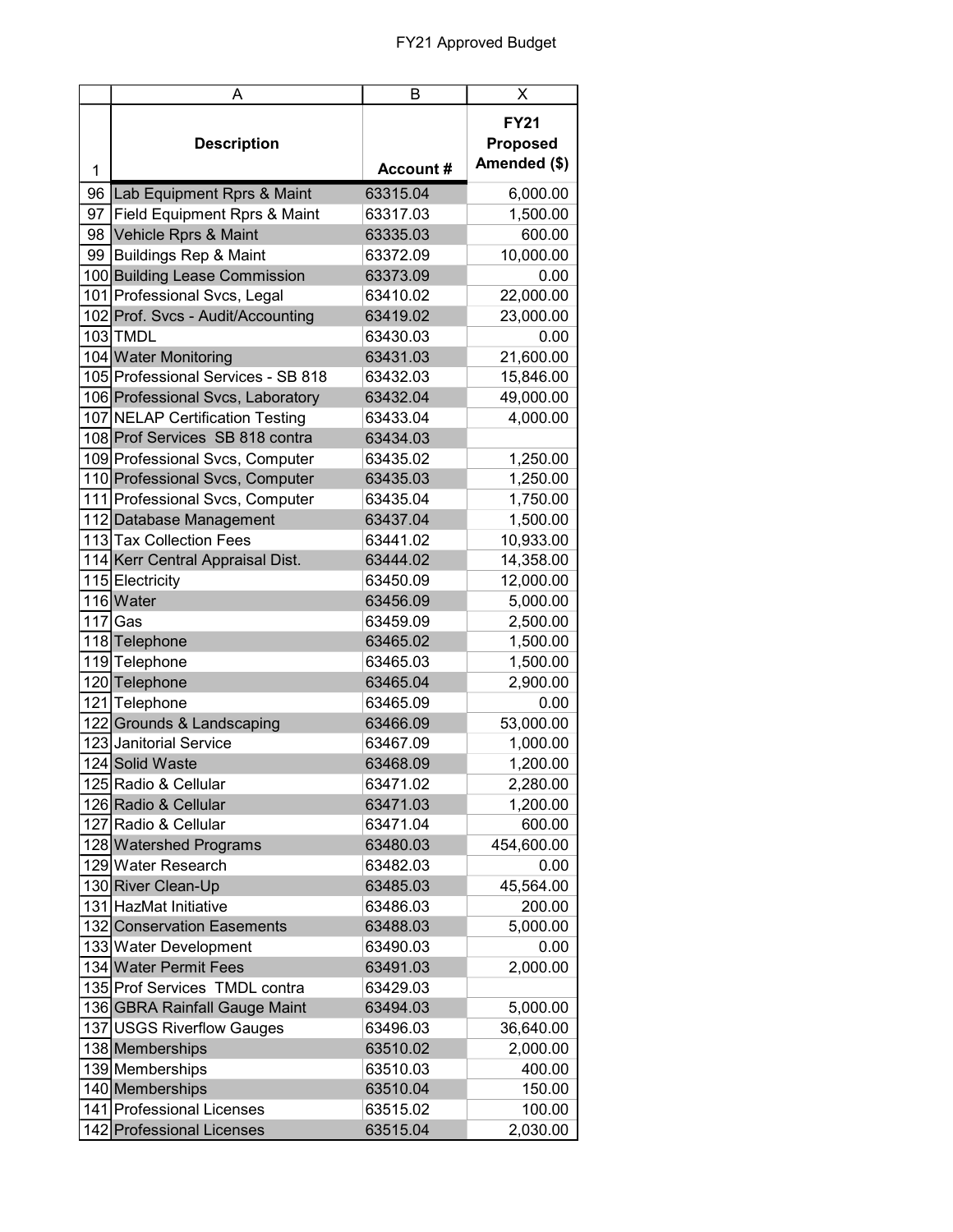|     | A                                     | В                    | X                                              |
|-----|---------------------------------------|----------------------|------------------------------------------------|
| 1   | <b>Description</b>                    | Account #            | <b>FY21</b><br><b>Proposed</b><br>Amended (\$) |
|     | 143 Board Meeting Expense             | 63520.02             | 1,000.00                                       |
|     | 144 Meals & Lodging                   | 63525.02             | 1,000.00                                       |
|     | 145 Meals & Lodging                   | 63525.03             | 300.00                                         |
|     | 146 Meals & Lodging                   | 63525.04             | 250.00                                         |
|     | 147 Mileage Reimbursement             | 63530.02             | 1,500.00                                       |
|     | 148 Mileage Reimbursement             | 63530.03             | 400.00                                         |
|     | 149 Mileage Reimbursement             | 63530.04             | 400.00                                         |
|     | 150 Vehicle Operating                 | 63532.02             | 0.00                                           |
|     | 151 Vehicle Operating                 | 63532.03             | 1,500.00                                       |
|     | 152 Vehicle Operating                 | 63532.04             | 0.00                                           |
|     | 153 Publications                      | 63565.02             | 500.00                                         |
|     | 154 Publications                      | 63565.03             | 75.00                                          |
|     | 155 Publications                      | 63565.04             | 250.00                                         |
|     | 156 Public Education                  | 63570.03             | 80,000.00                                      |
|     | 157 Legislative Services              | 63572.02             | 1,500.00                                       |
|     | 158 Customer Relations                | 63573.04             | 1,500.00                                       |
|     | 159 Printing                          | 63575.02             | 350.00                                         |
|     | 160 Printing                          | 63575.03             | 350.00                                         |
|     | 161 Printing                          | 63575.04             | 700.00                                         |
|     | 162 Flood Warning                     | 63593.02             | 0.00                                           |
|     | 163 Funds for New Initiatives         | 63598.99             | 94,200.00                                      |
|     | 164 Reserved for Contingency          | 63599.99             | 0.00                                           |
|     | 165 Surety Bonds                      | 63610.02             | 326.00                                         |
|     | 166 E&O Liability                     | 63615.02             | 224.00                                         |
|     | 167 E&O Liability                     | 63615.03             | 224.00                                         |
|     | 168 E&O Liability                     | 63615.04             | 224.00                                         |
|     |                                       |                      |                                                |
|     | 169 Property & Casualty               | 63620.09<br>63625.02 | 5,048.00                                       |
|     | 170 General Liability                 |                      | 473.00                                         |
|     | 171 General Liability                 | 63625.03<br>63625.04 | 473.00                                         |
|     | 172 General Liability                 |                      | 473.00                                         |
|     | 173 Auto Liability/Phys. Dmg.         | 63630.02             | 270.00                                         |
|     | 174 Auto Liability/Phys. Dmg.         | 63630.03             | 270.00                                         |
|     | 175 Auto Liability/Phys. Dmg.         | 63630.04             | 0.00                                           |
|     | 176 Office Equipment                  | 73922.02             | 3,300.00                                       |
|     | 177 Office Equipment                  | 73922.03             | 3,300.00                                       |
|     | 178 Office Equipment                  | 73922.04             | 4,000.00                                       |
|     | 179 Lab Equipment                     | 73925.04             | 8,000.00                                       |
|     | 180 Reserved for Contingency - Lab    | 73926.04             | 0.00                                           |
|     | 181 Field Equipment                   | 73927.03             | 500.00                                         |
|     | 182 Office Building Improvements      | 73953.09             | 8,500.00                                       |
|     | 183 Equipment Depreciation            | 73960.04             | 9,400.00                                       |
| 184 |                                       |                      |                                                |
|     | 185 Subtotal Expenses w/o Internal Tr |                      | 1,758,154.49                                   |
| 186 |                                       |                      |                                                |
|     | 187 Internal Transfers                |                      |                                                |
|     | 188 Transfer to Env. Lab Fund         | 63954.99             | 32,099.33                                      |
|     | 189 Gen & Admin Svc (lab rent)        | 63472.04             | 15,300.00                                      |